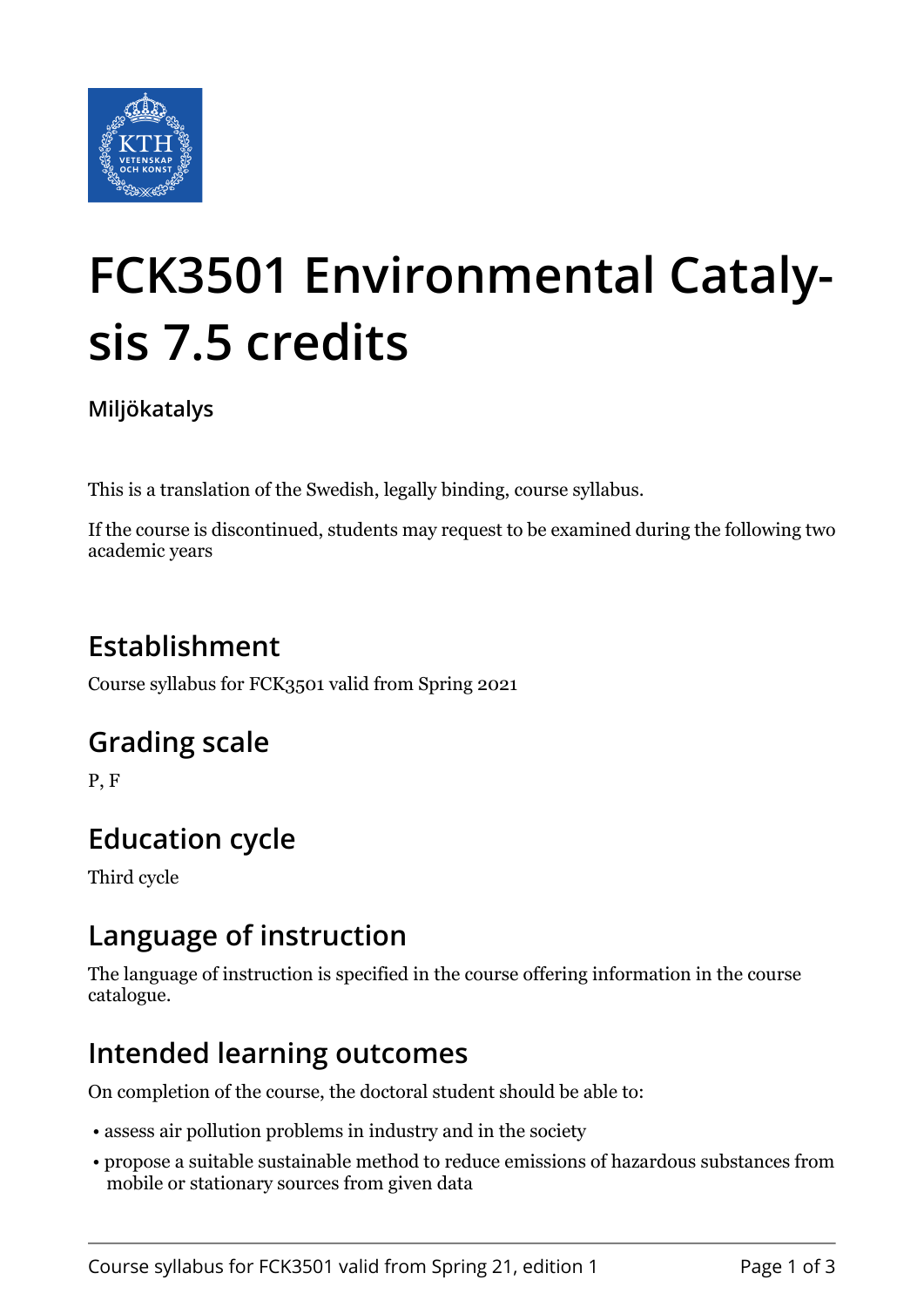- analyze various emission sources, both mobile and stationary, and determine their impact on society
- explain the role of the catalyst in environmental catalysis and identify its constraints

#### **Course contents**

- characterization of emissions
- health effects, pollutant formation
- test cycles
- emission standards
- influence of fuel on emissions
- exhaust gas catalysts for different kinds of vehicles
- system architecture and system design for exhaust treatment
- control of stationary emissions (VOC, NOx, SOx)
- catalysis in oil refining
- production of motor fuels with low content of sulfur and aromatics including biofuels
- hydrogen generation for fuel cell vehicles and fuel cell vehicle technology
- design of catalytic reactors
- new emerging reactor technologies in environmental catalysis

## **Specific prerequisites**

Eligible for studies at the third-cycle level and Passed on the courses KE1175, KE1160 alternatively MF2015, MF2016 or equivalent knowledge.

## **Examination**

- LAB1 Laboratory work, 1.5 credits, grading scale: P, F
- SEM1 Seminars, 3.0 credits, grading scale: P, F
- TEN1 Written exam, 3.0 credits, grading scale: P, F

Based on recommendation from KTH's coordinator for disabilities, the examiner will decide how to adapt an examination for students with documented disability.

The examiner may apply another examination format when re-examining individual students.

Mandatory presentation as part of requirement for SEM1. Also approved report is mandatory. Approved report for the laboratory assignment is mandatory for LAB1.

## **Transitional regulations**